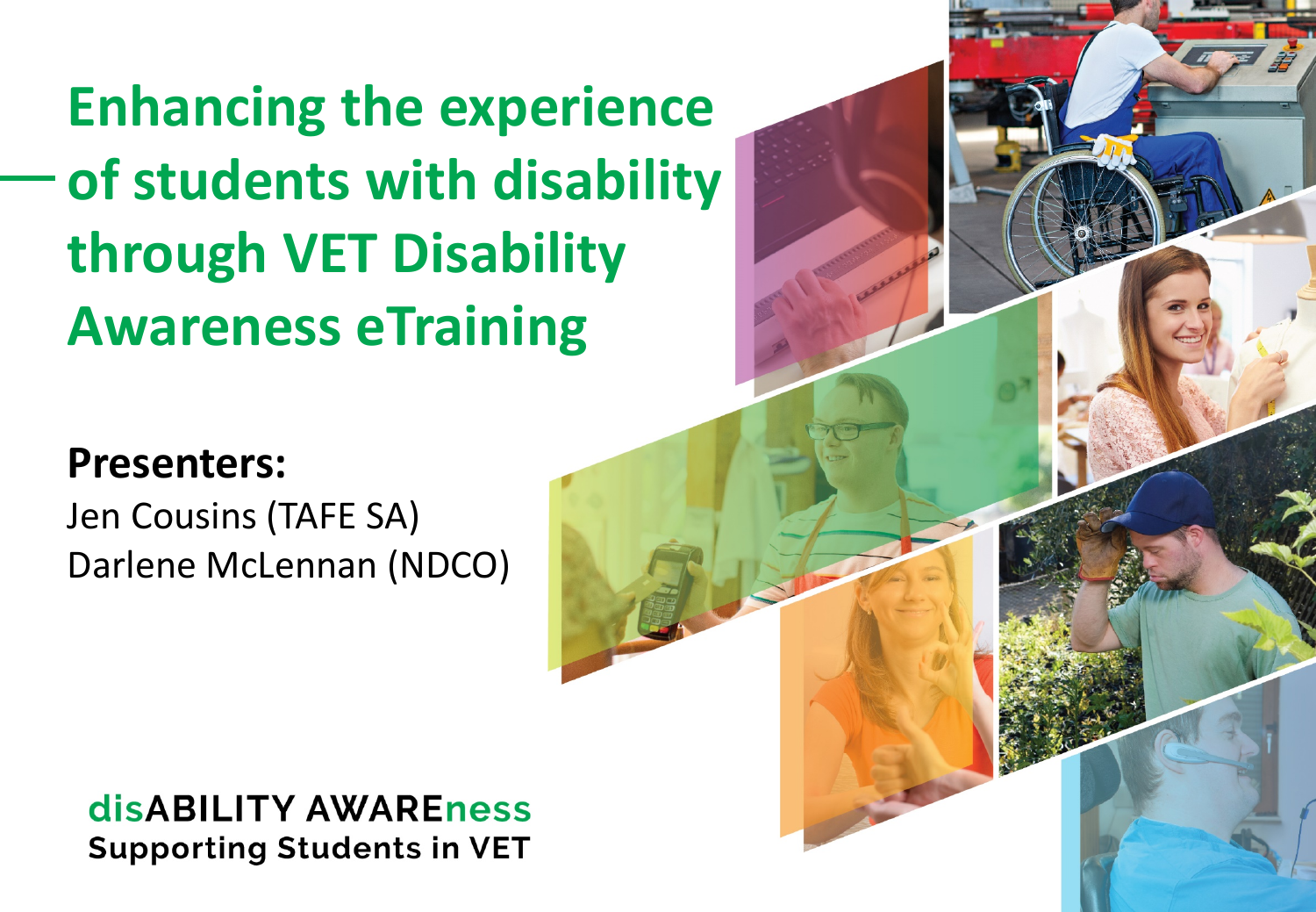# **Disability and VET**

- 4.0 million plus students enrolled in VET
- Approximately 5.0% (200,000) have reported having a disability
- VET students with disability report:
	- *low participation*
	- *poor experiences*
	- *limited educational outcomes*
- VET sector staff require training
- **E** Limited training is available

### **VET Disability Awareness e-Training project**

- key research outcomes
- how outcomes inform the project
- critical aspects of the eTraining Modules.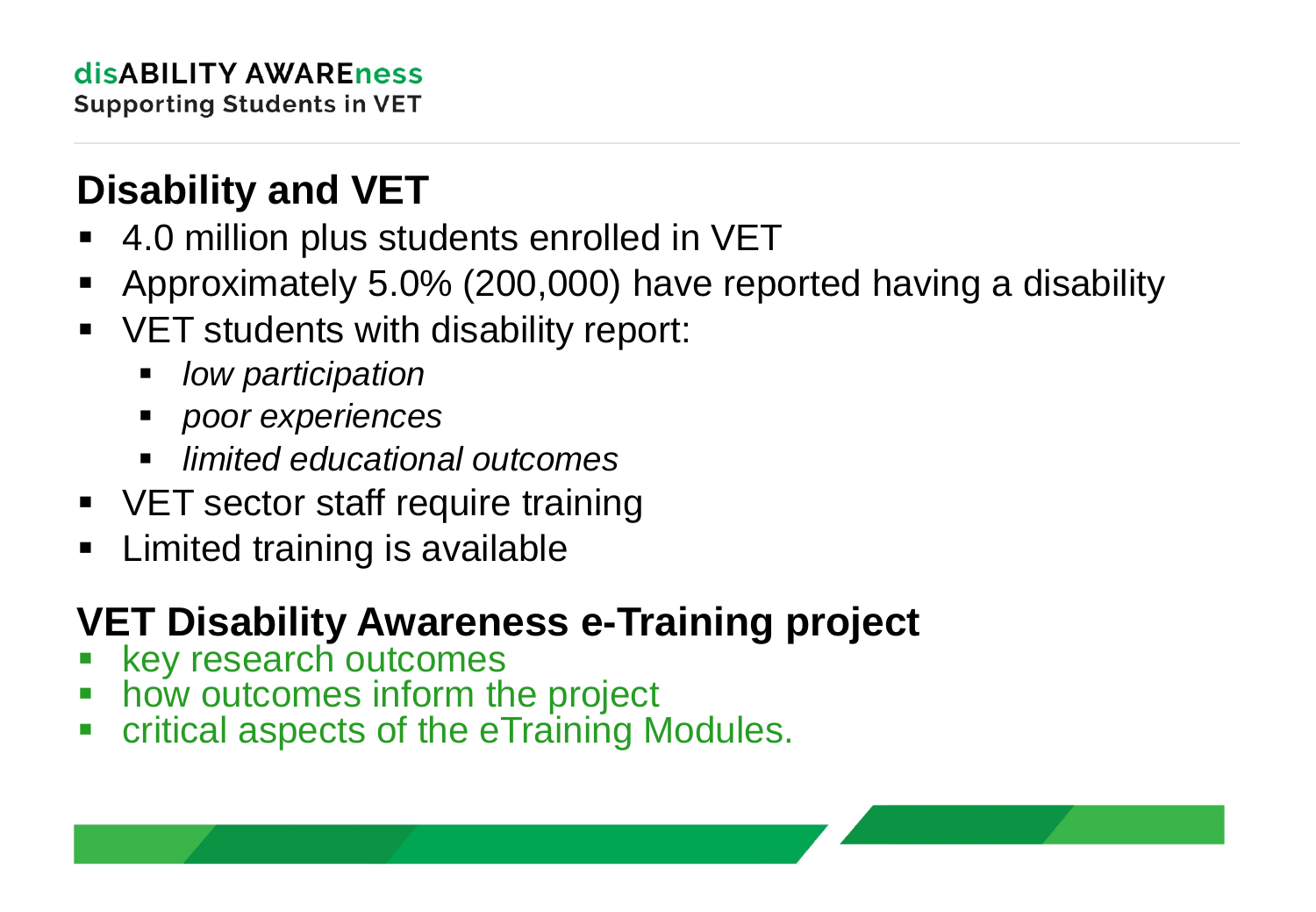# **Rights, Responsibilities and Obligations**

- Convention on the Rights of Persons with Disability 2006
- Disability Discrimination Act 1992 (DDA)
- Disability Standards for Education 2005
- State and Territory Equal Opportunity Legislation
- ❖ Standards for RTOs 2015

#### RTOs have responsibilities and obligations to:

- ensure access and equity
- have explicit and responsive policies and practices
- ensure students are well informed about their rights and responsibilities
- training and assessment strategies that meet diverse needs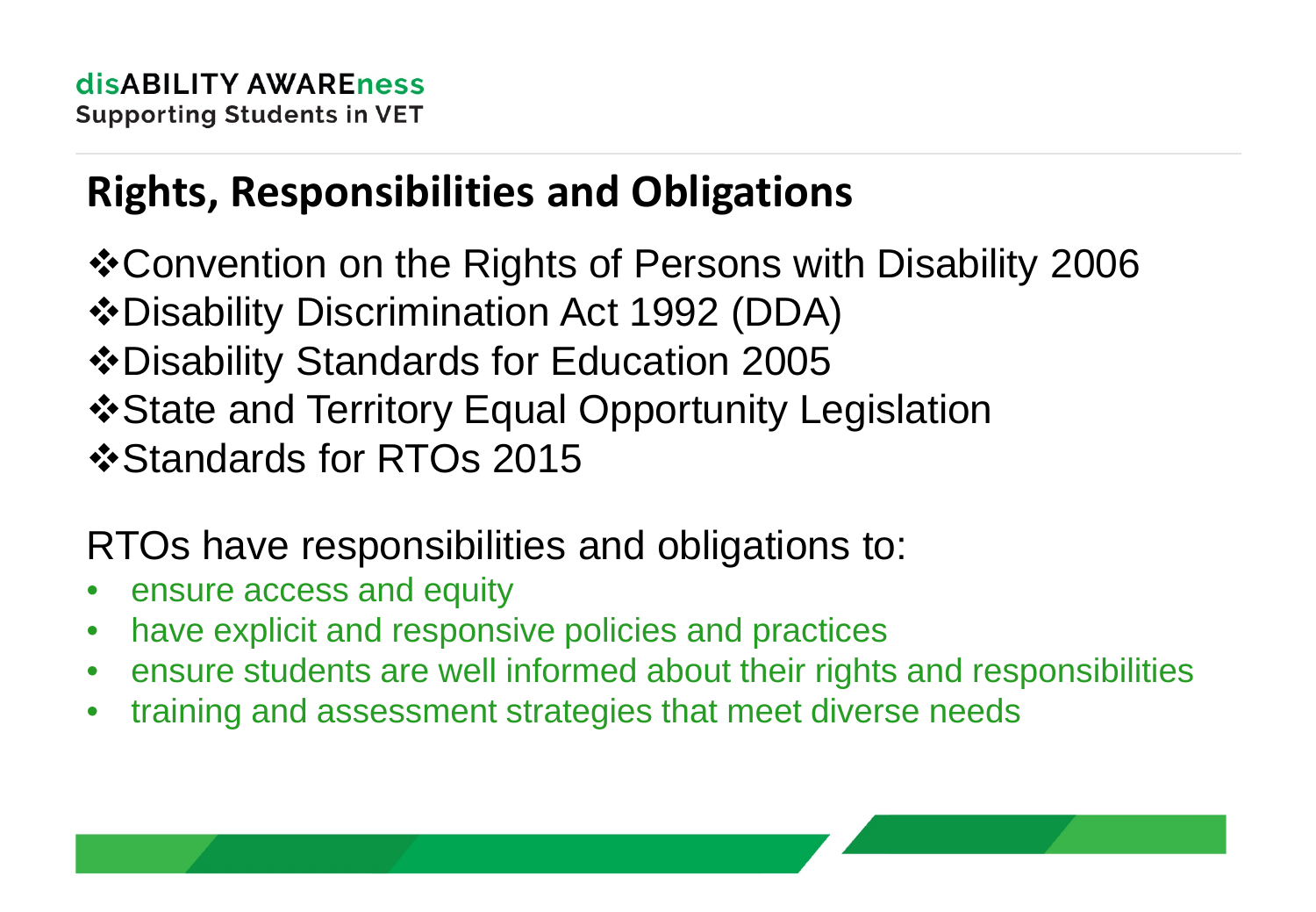# **Key** strategies for meeting obligations

- **Disability Action Plans**
- Student, Equity and Disability Services
- Individual Learning Plans, Disability Access Plans, Learning Support Plans or Learning Access Plans
- Informed Choices and Statements of Inherent Requirements
- Reasonable Adjustments
	- Determining, Implementing and Documenting
	- **EXED Maintaining Integrity of Courses**
- Universal Design for Learning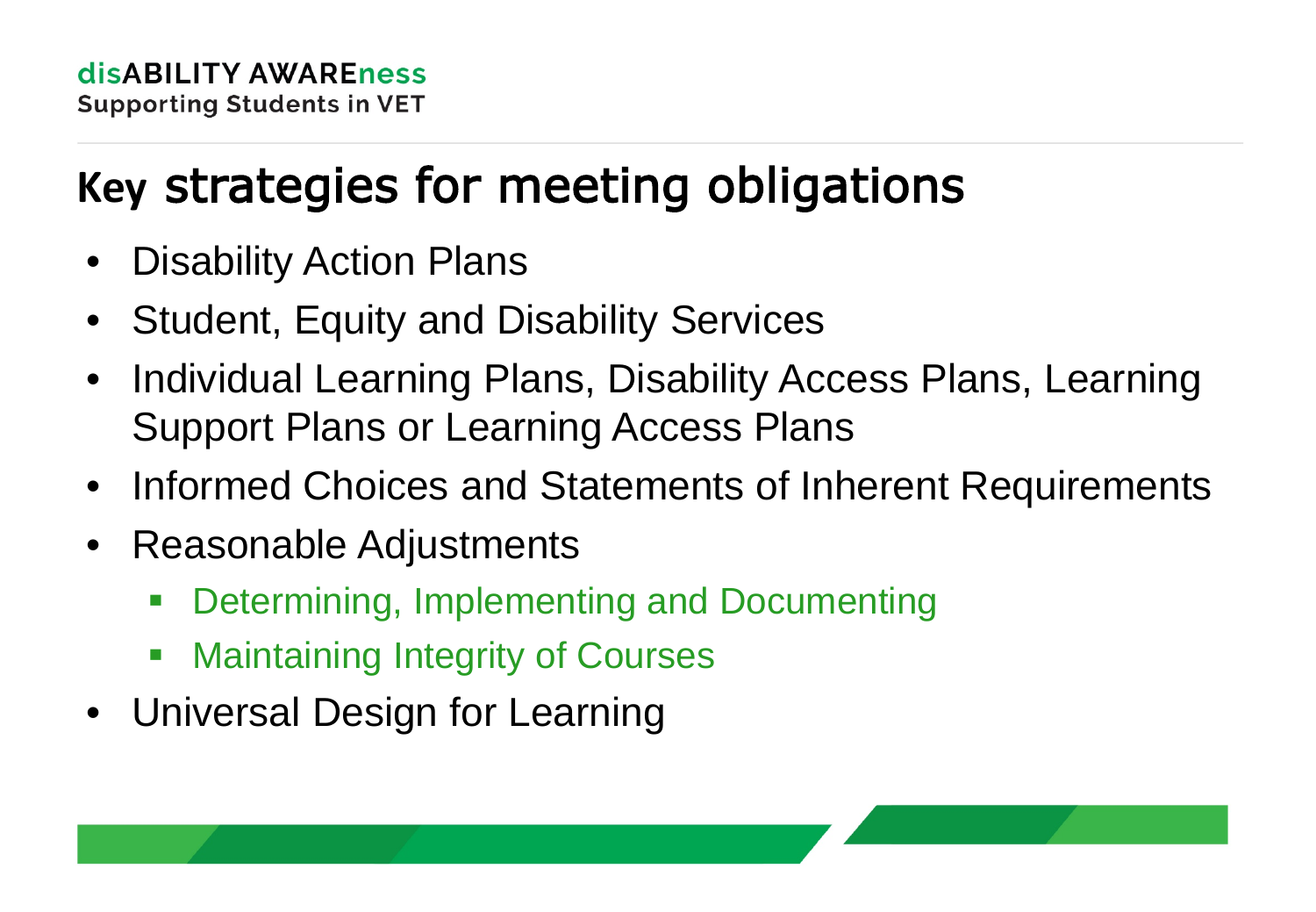## *The Inclusion of People with Disability in VET Cross Sector Project 2017*

#### **Skills and Knowledge Gaps…**

- Understanding of disability
- Bias against inclusion
- Lack of flexibility
- Communication and Confidence
- Poor Implementation of Reasonable Adjustment
- Availability of Supports and Resources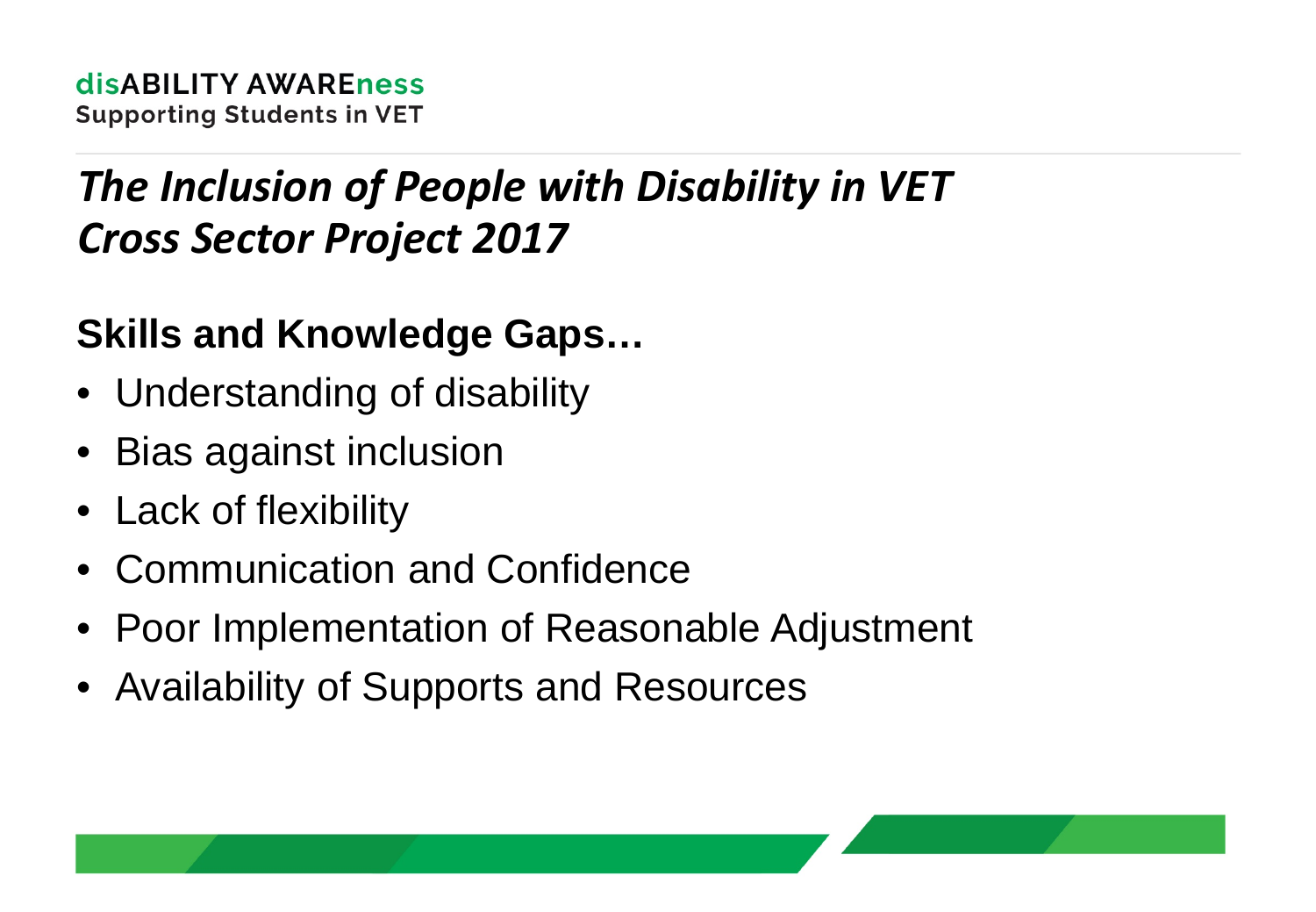## *The Inclusion of People with Disability in VET Cross Sector Project 2017*

Recommendations:

- Enhancement of inclusive teaching practice skills and knowledge through the creation of new:
	- Units and Skill Set for VET practitioners wishing to build skills for, or specialising in, delivery and assessment to learners with disability
	- Cross sector units and recommended use of, or changes to, existing units to promote support for diversity in organisations, and inclusive hiring practice
	- Skill Set in delivering career pathways and development support for people with disability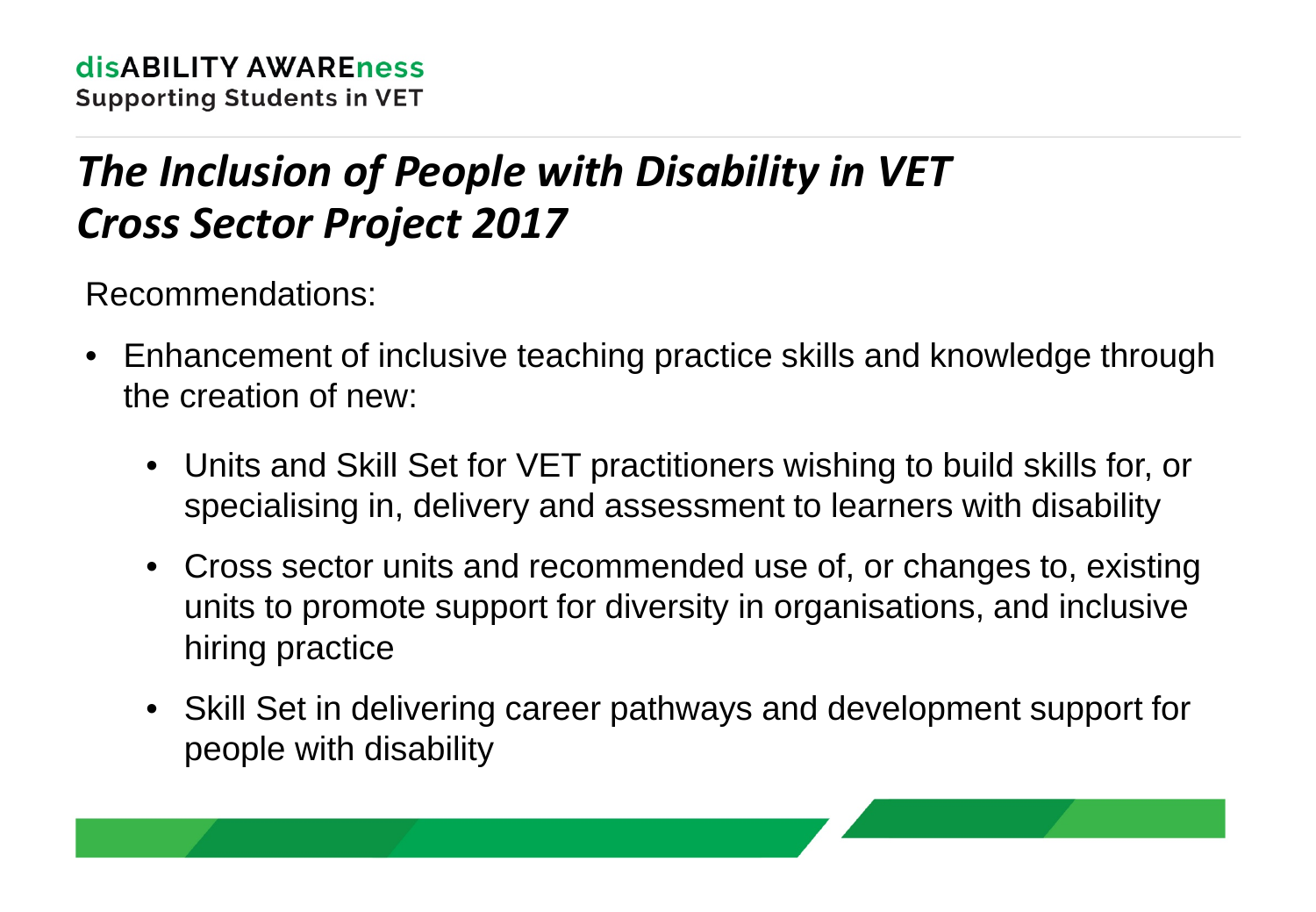# *The Inclusion of People with Disability in VET Cross Sector Project 2017*

#### **Vocation and Education Units**

- TAEXDB401 Plan and implement individual support plans for learners with disability
- TAEXDB402 Plan and implement accessible training and assessment for learners with disability

#### **Employment Units**

- BSBXDB401 Develop and implement recruitment processes that are inclusive of people with disability
- BSBXDB501 Support staff members with disability in the workplace

#### **Customer Service**

- BSBXDB301- Respond to the service needs of customers and clients with disability
- BSBXDB502 Adapt organisations to enhance accessibility for people with disability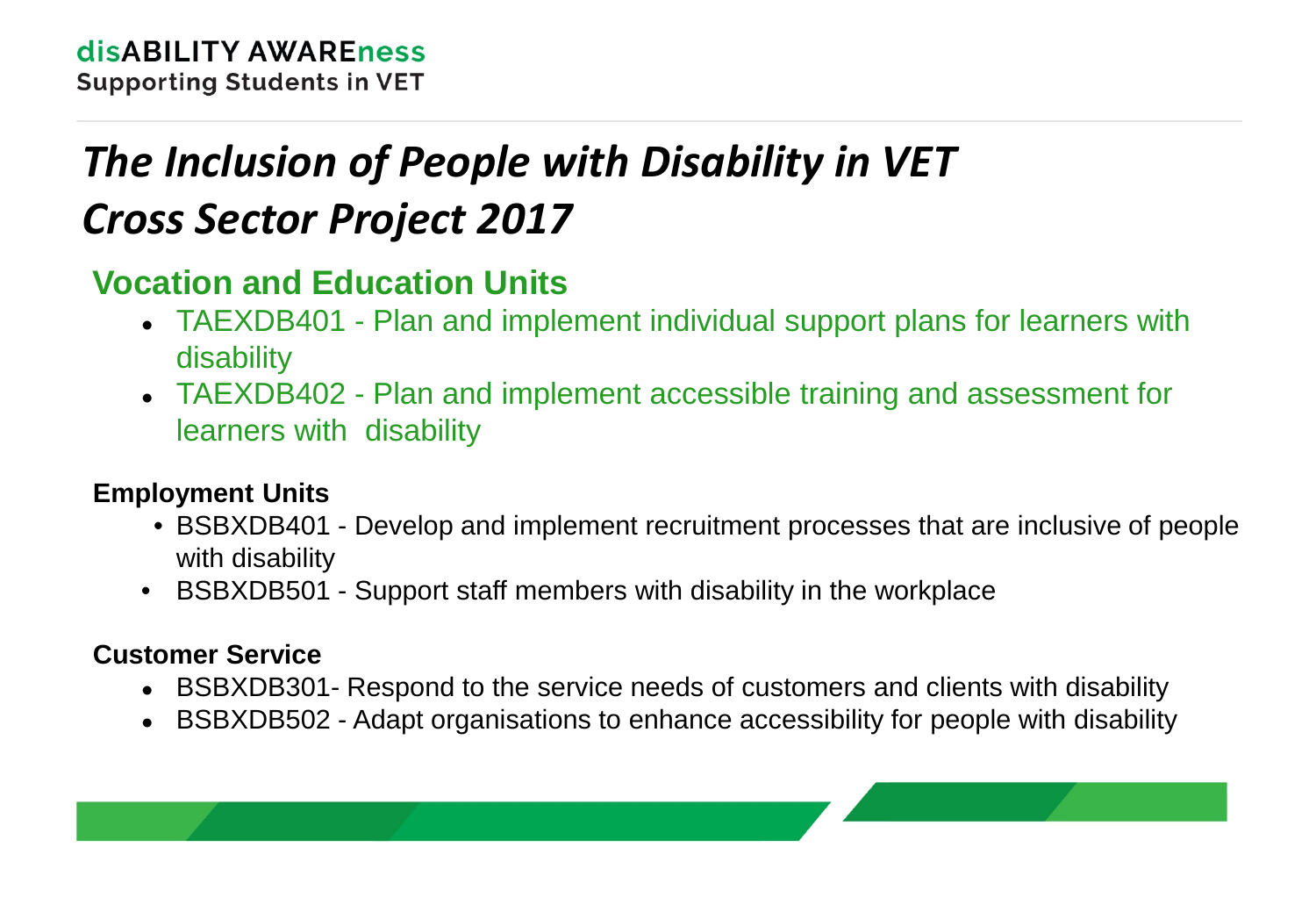## *Review of the Disability Standards for Education 2015*

Key findings of the review indicated the Standards:

- known and used not always
- challenging to apply
- prescribe minimum rather than aspirational expectations
- require additional guidance about the process and requirements
- focus too heavily on complaints mechanism for compliance
- applied differently in each education sector
- strengthen pre-service and post qualification training for educators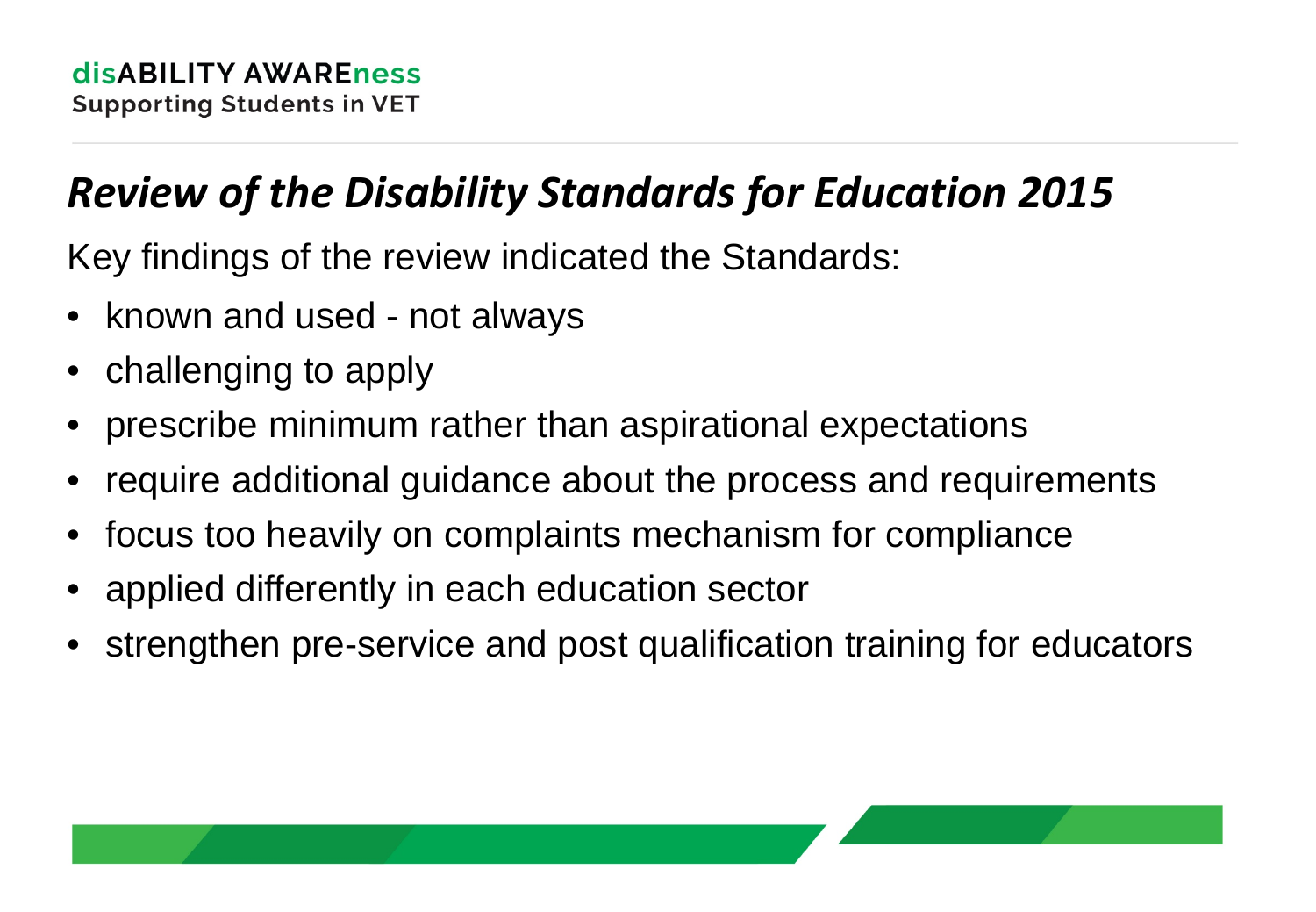## *Review of the Disability Standards for Education 2015*

Recommendations:

- information about rights, obligations and complaints
- a range of exemplars of good practice
- training and guidance for VET educators
- nationally consistent tools for 'self-audits'
- improve consultation practices with students or their associates
- coordinated collection and analysis of relevant complaints data
- nationally consistent monitoring and accreditation of compliance
- improved continuity and consistency of adjustments
- consistency of funded supports in different educational settings
- strategies to increase accessible learning materials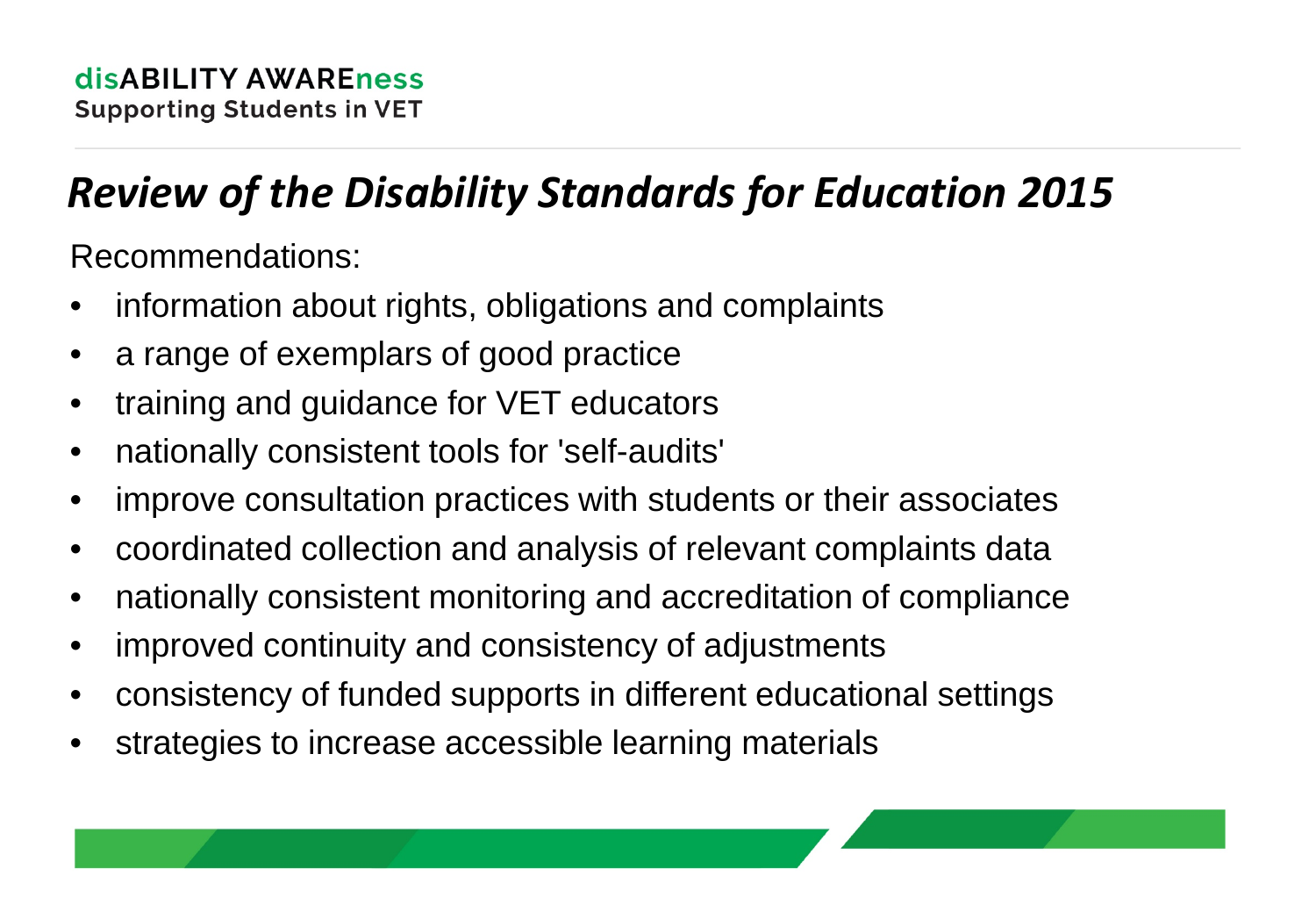### *Vocational Education and Training (VET) Students with Mental Health 2017*

Key Findings:

- a need for greater awareness
- disclosure and help-seeking
- appropriate skills, supervision and support for VET Staff
- clarity of role and responsibility

Recommendations:

- develop a coordinated policy response
- support VET and community service partnerships
- develop national guidance and resources
- increase mental health awareness and literacy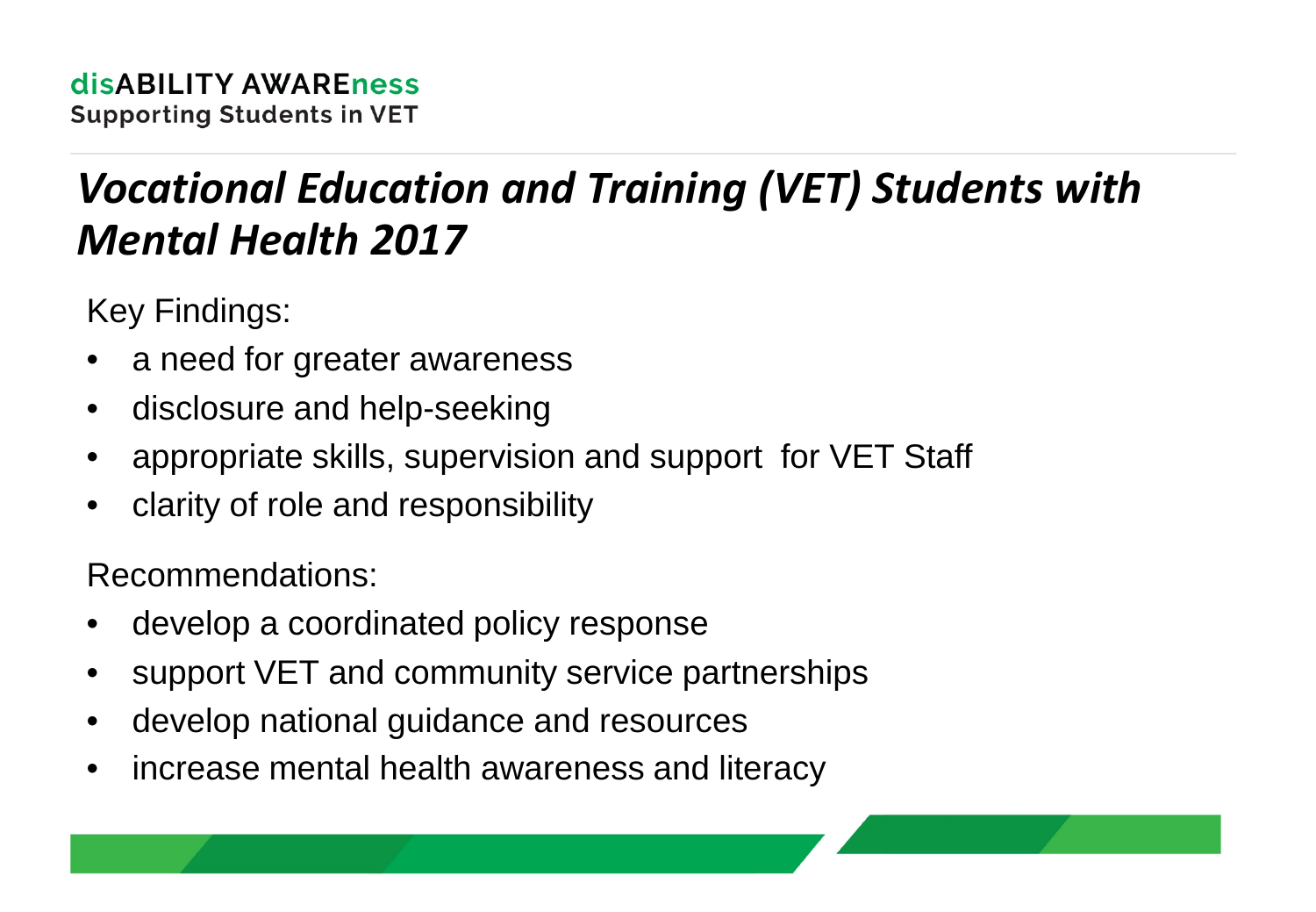# *Supporting tertiary students with disabilities – individualised and institutional level approaches in practice 2015*

Key Findings:

- A range of adjustment is needed
- Learner support / services
- Disclosure
- Disparity between Educator and Student perspectives/thoughts

Recommendations of best practice included:

- Universal Design for Leaning
- increased training and guidance for educators
- recognising and responding to individuality
- inclusive teaching practices
- scaffold learning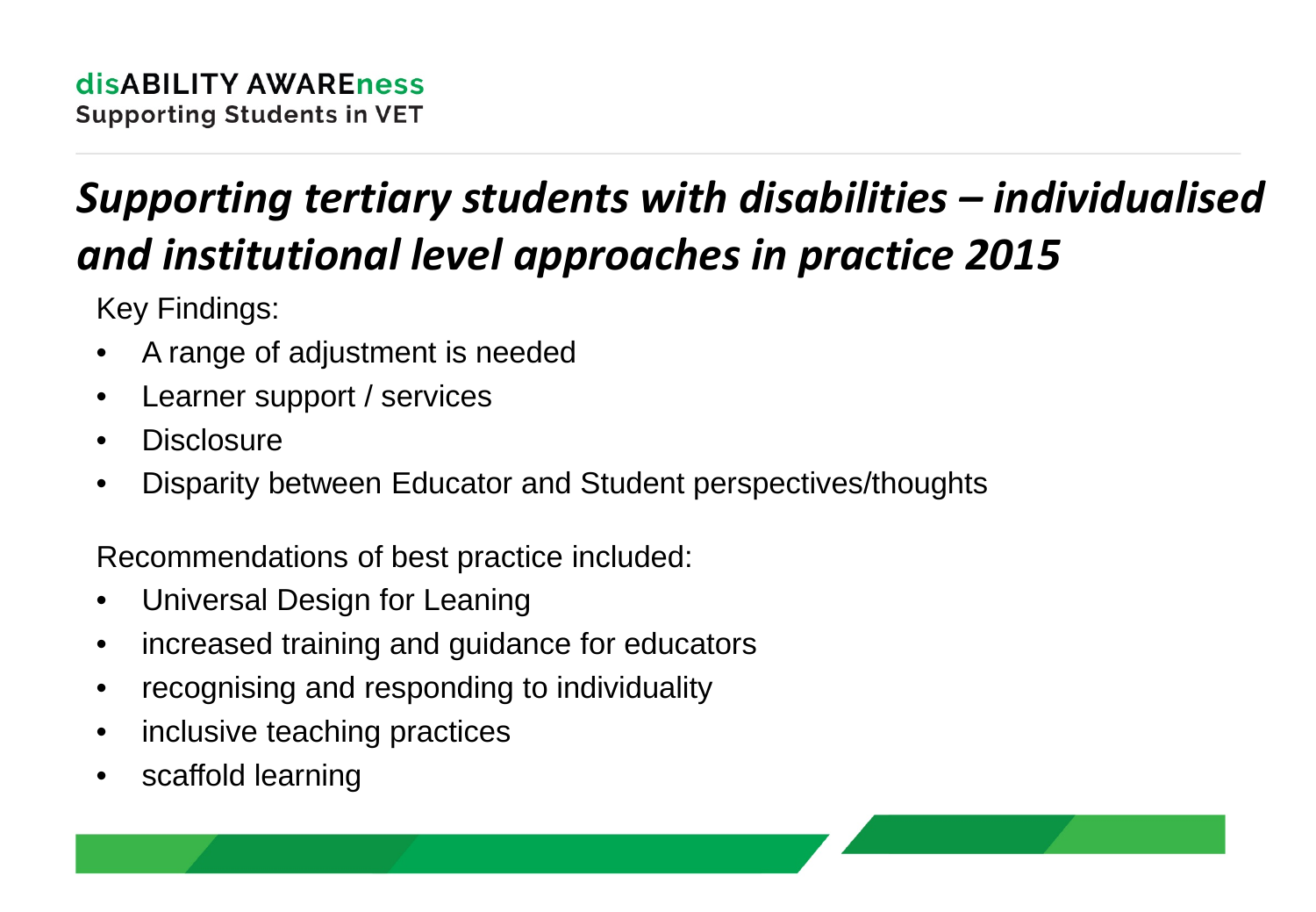## *Unfinished Business: student perspectives on disclosure of mental illness and success in VET 2012*

- Key Issues:
	- **Disclosure**
	- **Interdependence**
	- Gaps in expectations and capacity to provide support
- Useful strategies of supports :
	- clearer information about reasonable adjustments a, accommodations and supports available.
	- closer monitoring of attendance, accountability, and performance.
	- clear instructions, expectations and timeframes about assessment tasks
	- provision of timely and constructive feedback
	- ability to apply for extensions with clear parameters
	- note takers or notes from sessions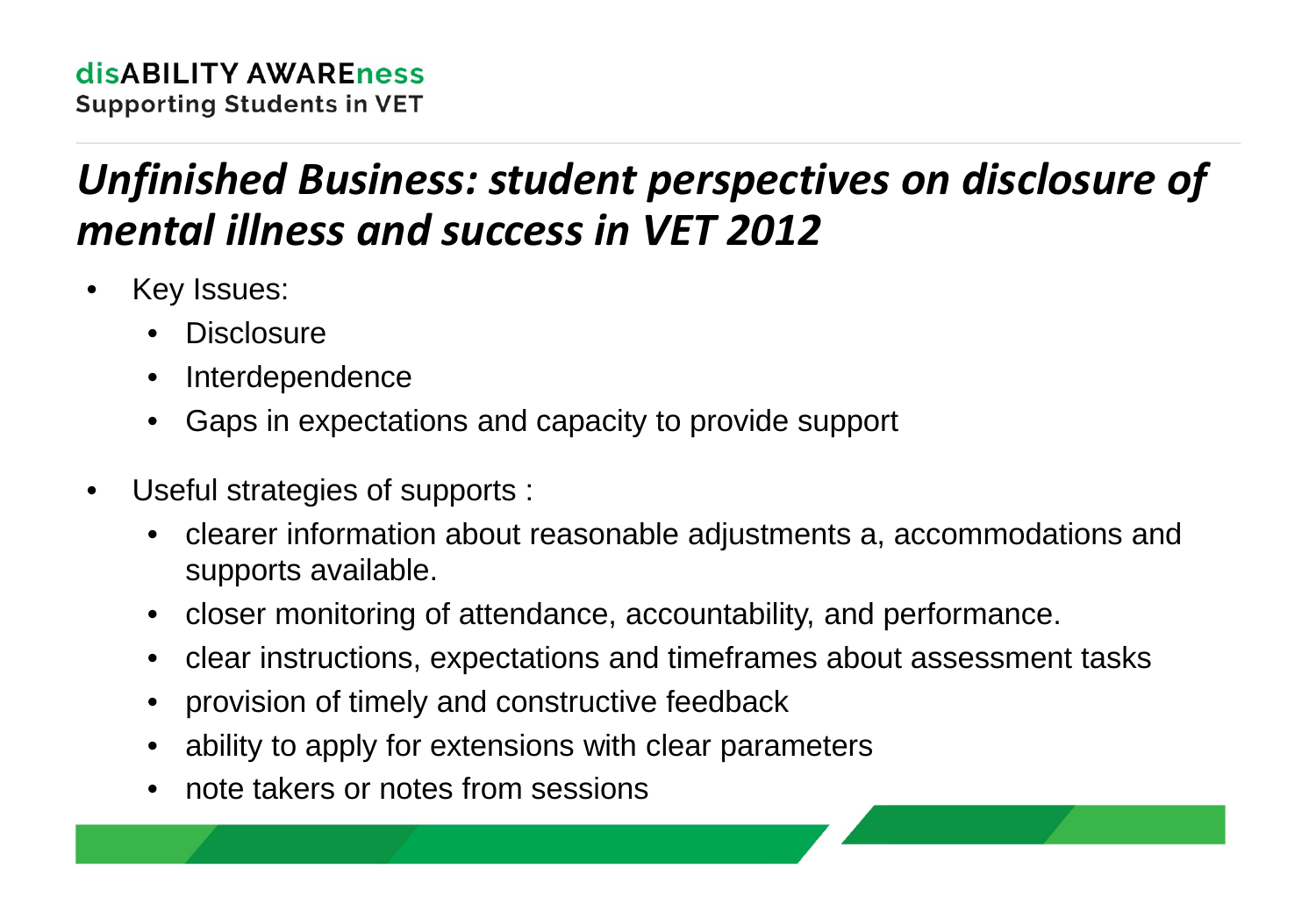#### **Recommended inclusions/considerations for the e-Training Modules**

- individualised approaches
- policies and procedures
- understanding of roles and responsibilities
- professional development for all VET Staff
- Informed Choices/Statements of Inherent Requirements
- determining inherent requirements
- implementing reasonable adjustments
- documenting information about reasonable adjustments
- Universal Design for Learning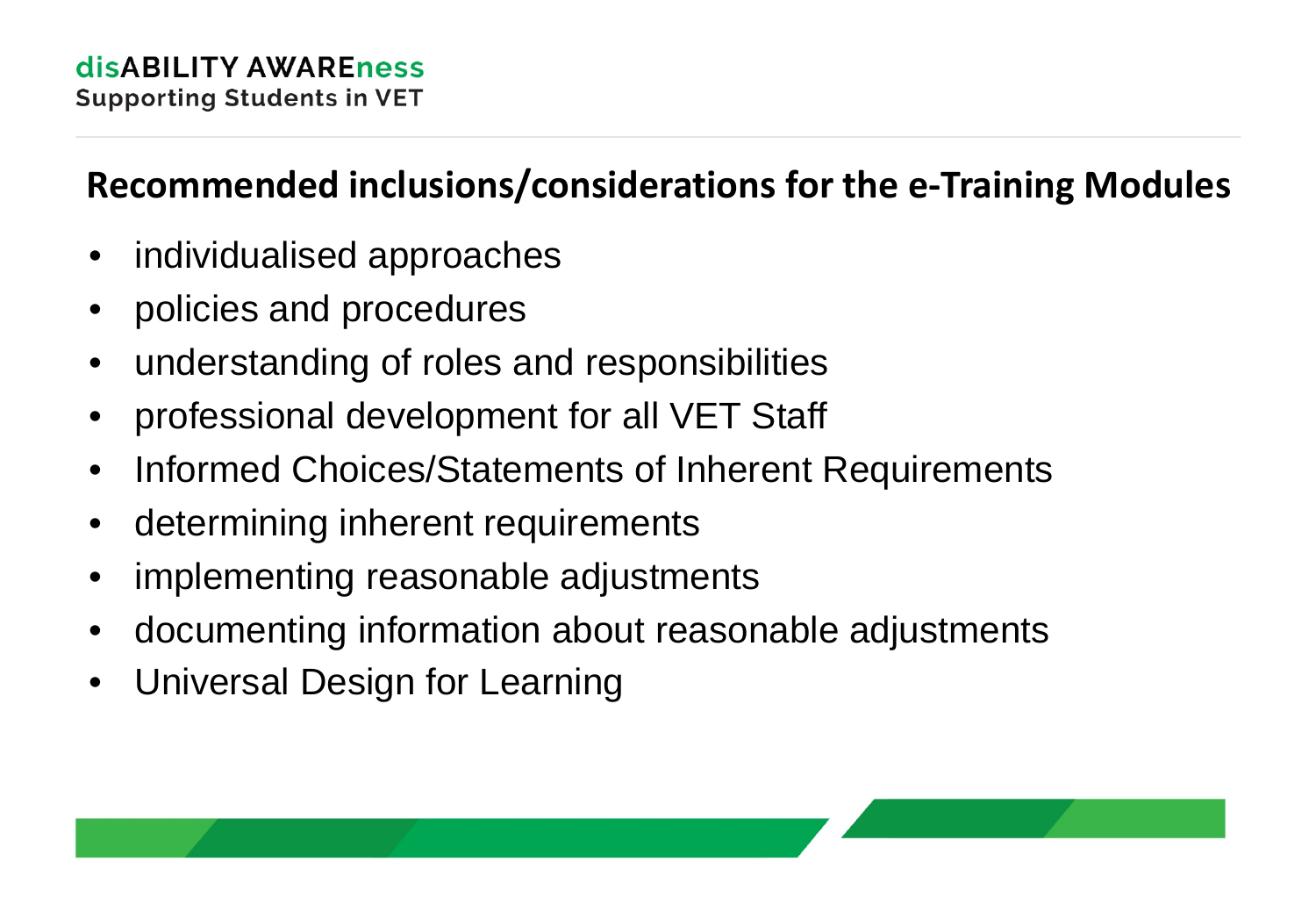#### **Challenges and Limitations**

- Research :
	- Outcomes and Value of VET
	- Higher Education
	- VET Educator Capabilities
	- Sector Separation
- Limited Training and Capability Building Resources
- Training Packages/Companion Guides silent on the matters of inherent requirements and reasonable adjustments
- Reasonable adjustments at work vs in training
- VET not always well understood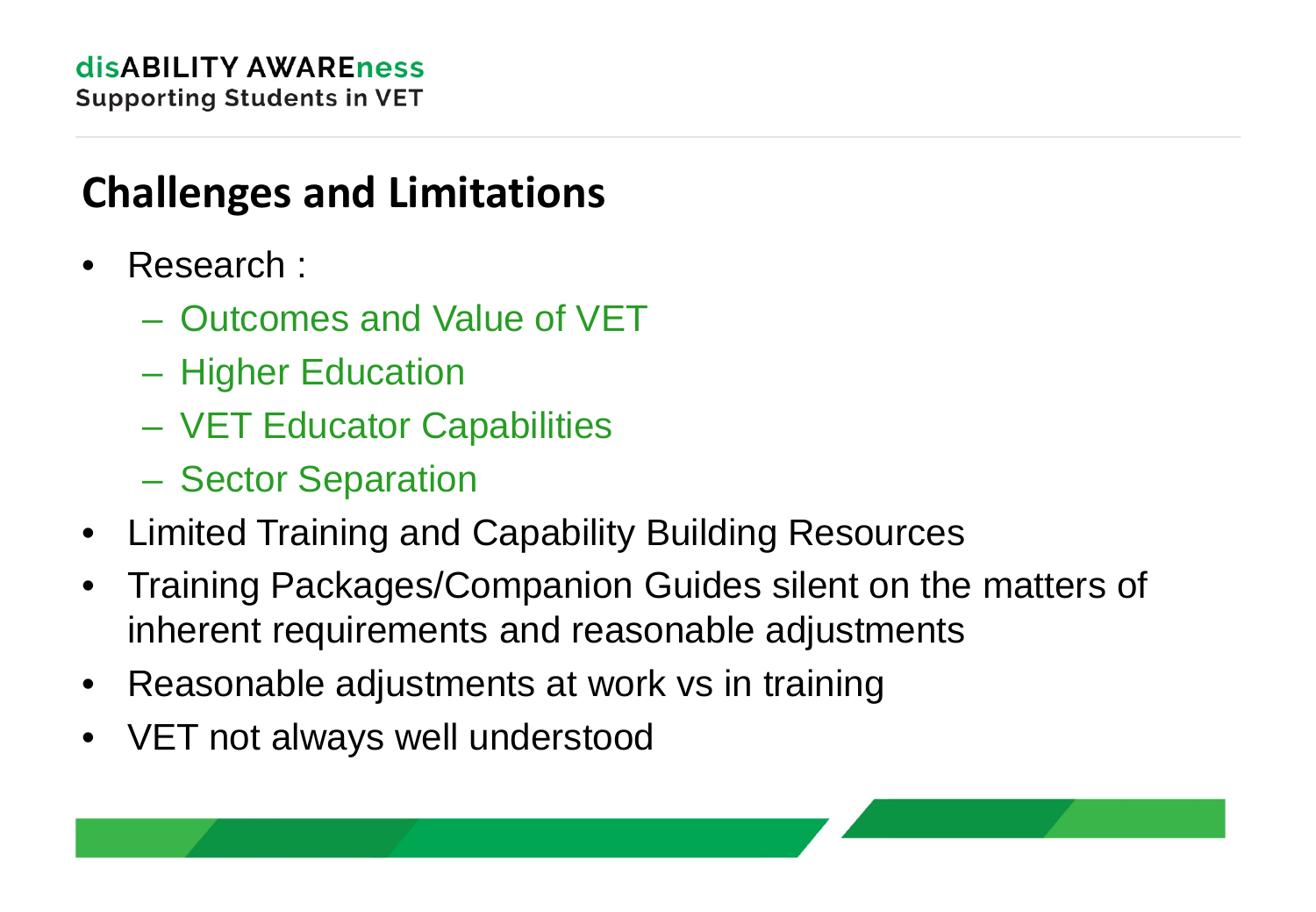#### **disABILITY AWAREness Supporting Students in VET**

#### **Disability Awareness: https://disabilityawareness.com.au/**



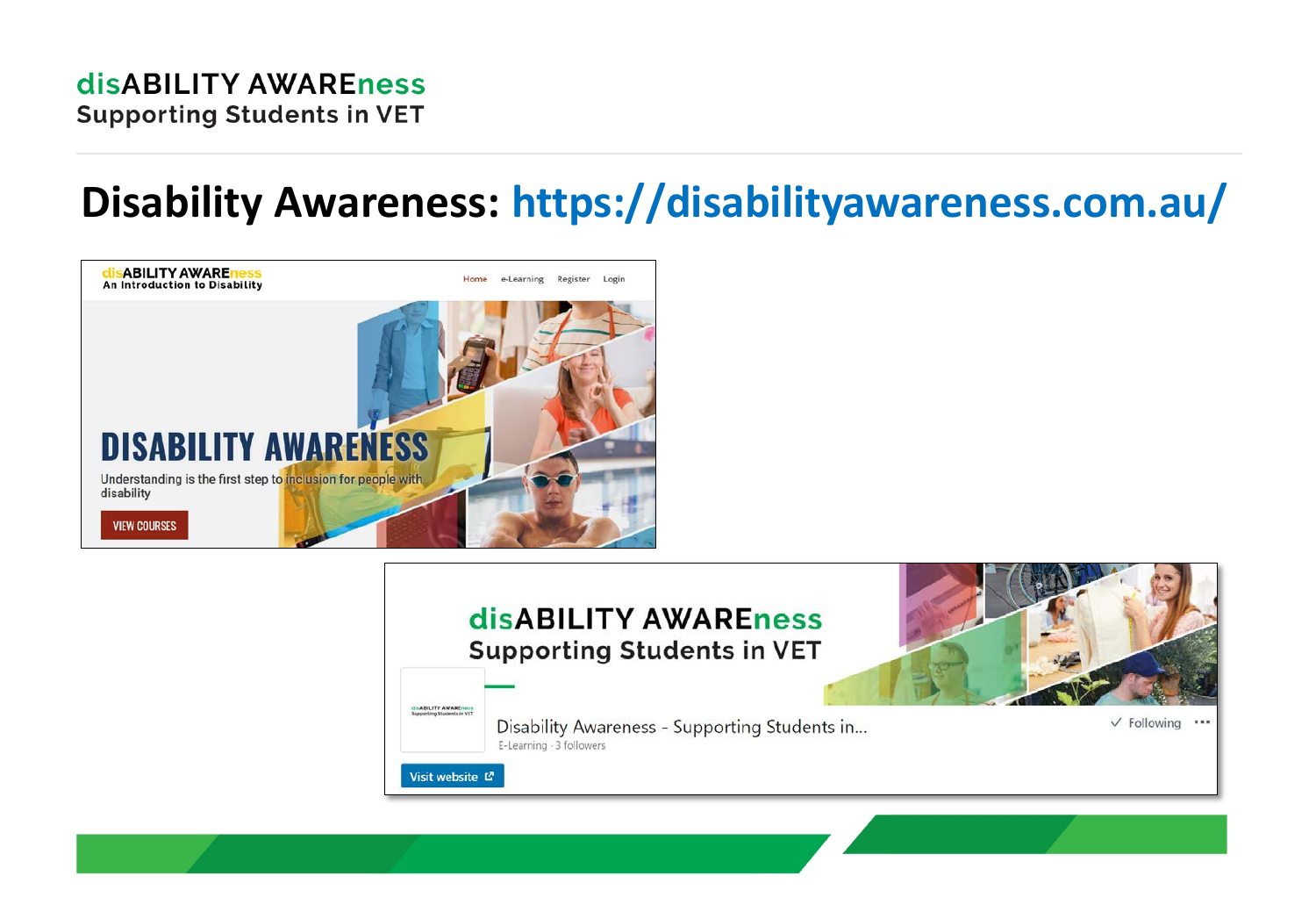#### **VET Disability Awareness eTraining**

- **Module 1: VET Staff** 
	- Overview of Disability
	- Disability and Education
	- Responding to the Needs of Students with Disability
	- Access and Assistance
	- Rights, Responsibilities and Obligations

#### • **Module 2: VET Educators**

- Overview of Disability
- Responding to the Needs of Students with **Disability**
- Course Counselling
- Learning Access Plans
- Inherent Requirements and Reasonable Adjustments
- Teaching and Learning (including Universal Design for Learning)
- Working with External Agencies
- Rights, Responsibilities and Obligations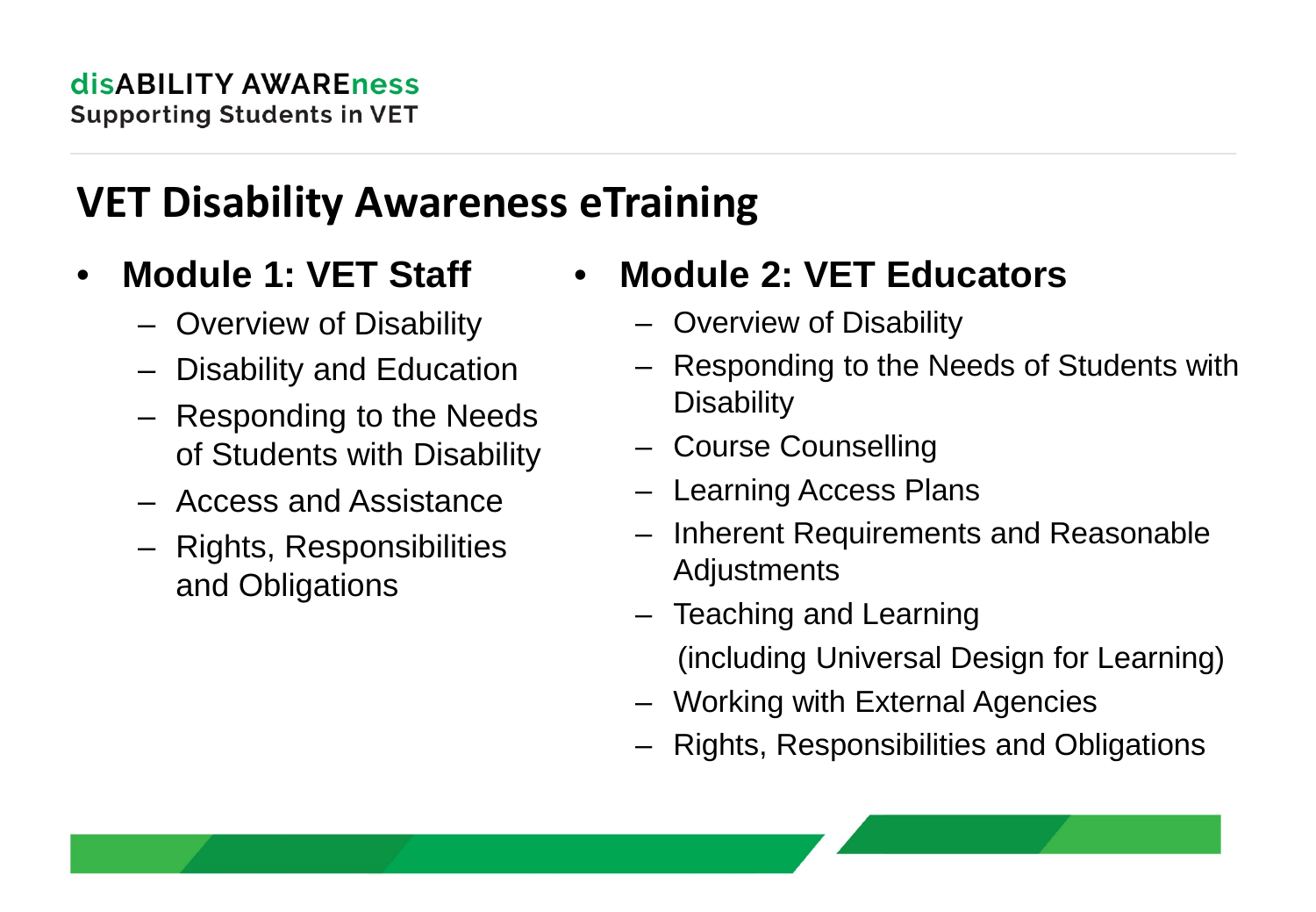## **Conclusion**

- Literature Review  $\blacktriangledown$
- Module Content
- Interactivity and Accessibility
- Building the Modules
- ❖ Launch December 3<sup>rd</sup> to coincide with the International Day of People with Disability.